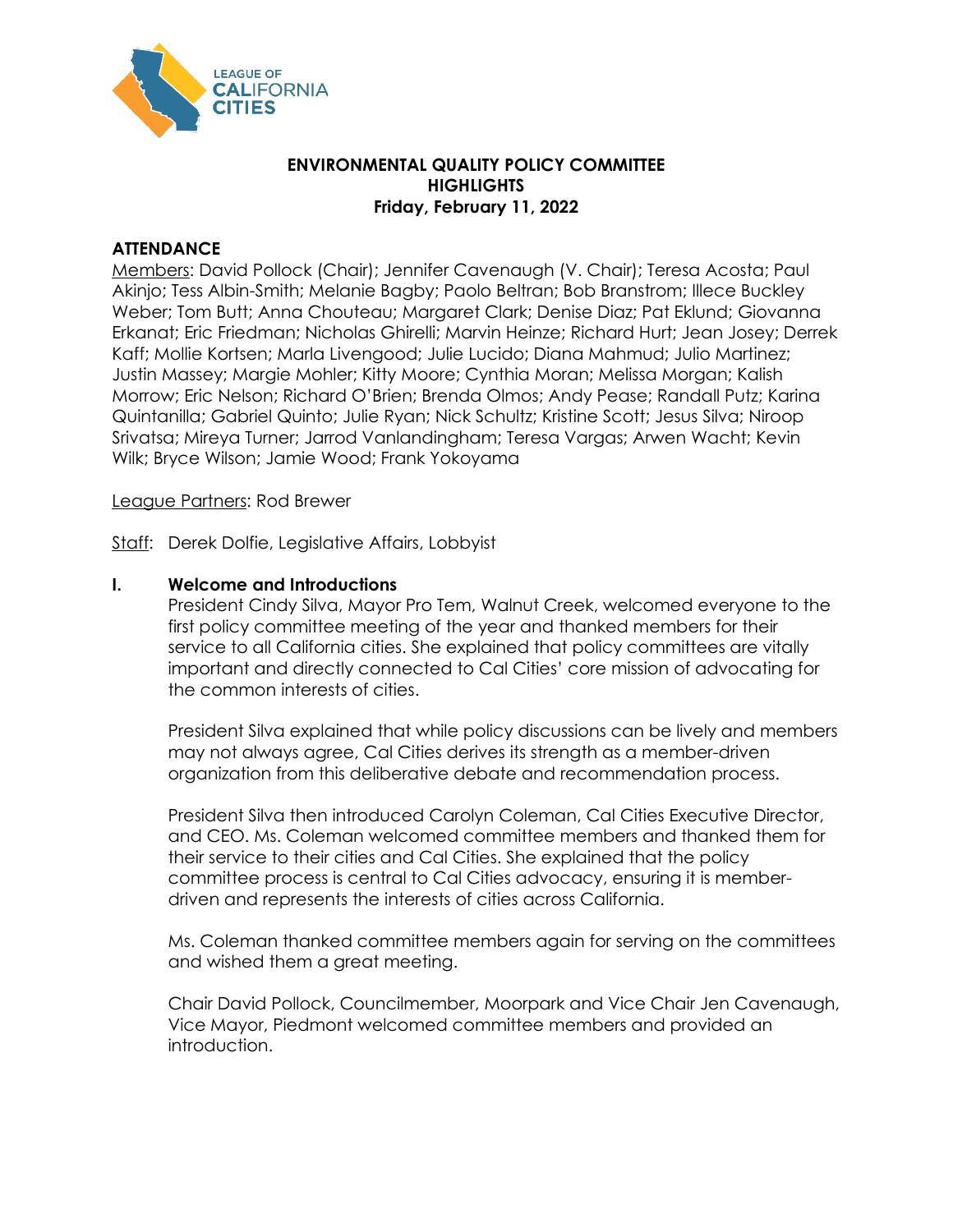### **II. Public Comment**

Chair Pollock asked if there was any public comment. There was one public comment from South Pasadena Councilmember Diana Mahmud. Ms. Mahmud mentioned how there are some outdated Cal Cities existing policies, and recommend a working group be formed to streamlining and updating policies. Diana also mentioned a Los Angeles County BizFed meeting on green hydrogen and suggested to committee members to learn more.

## **III. General Briefing**

In accordance with the customary practice of convening all policy committee members for a general briefing prior to the start of policy committee meetings, the Cal Cities advocacy team compiled a General Briefing Document, which includes the latest on legislative and budgetary matters affecting cities. Mr. Dolfie went over this document and took questions from the committee.

## **IV. Legislative Agenda**

Derek Dolfie gave a brief presentation to the committee about ACA 7 (Muratsuchi) and the Local Land-Use Ballot Measure. This presentation included explaining the action the Cal Cities Housing, Community, and Economic Development and Environmental Quality (EQ) policy committees took on these items in June 2021, the creation of an ACA 7 working group, and the action taken by the Cal Cities Board of Directors at the December 2021 meeting.

After this presentation, Mr. Dolfie proposed to the committee a statement to the Cal Cities Board of Directors expressing the EQ Committee's desire to have any actions taken by the Board to not conflict with existing environmental laws. The committee members then asked Mr. Dolfie questions and proposed several word changes to the proposed statement.

Ultimately, a motion was made and seconded to approve the proposed amended statement, which passed with 40 ayes, one nay, and three abstentions.

#### The adopted statement is below:

*"The Cal Cities Environmental Quality policy committee, in accordance with our League of California Cities mission to protect and expand local control for cities through education and advocacy to enhance the quality of life for all Californians, wants to ensure that any actions Cal Cities takes to uphold local control and land use does not conflict with existing state environmental laws, such as the California Environmental Quality Act and the California Coastal Act."*

### **V. Existing Policy and Guiding Principles**

Derek Dolfie explained the importance of the guiding principles. This document contains Cal Cities policies that reflect positions taken by the policy committee and the Cal Cities Board of Directors and is used as a reference tool for Cal Cities staff when reviewing legislation. Members were directed to their agenda packet to review proposed changes to the document. Mr. Dolfie then took questions from the committee.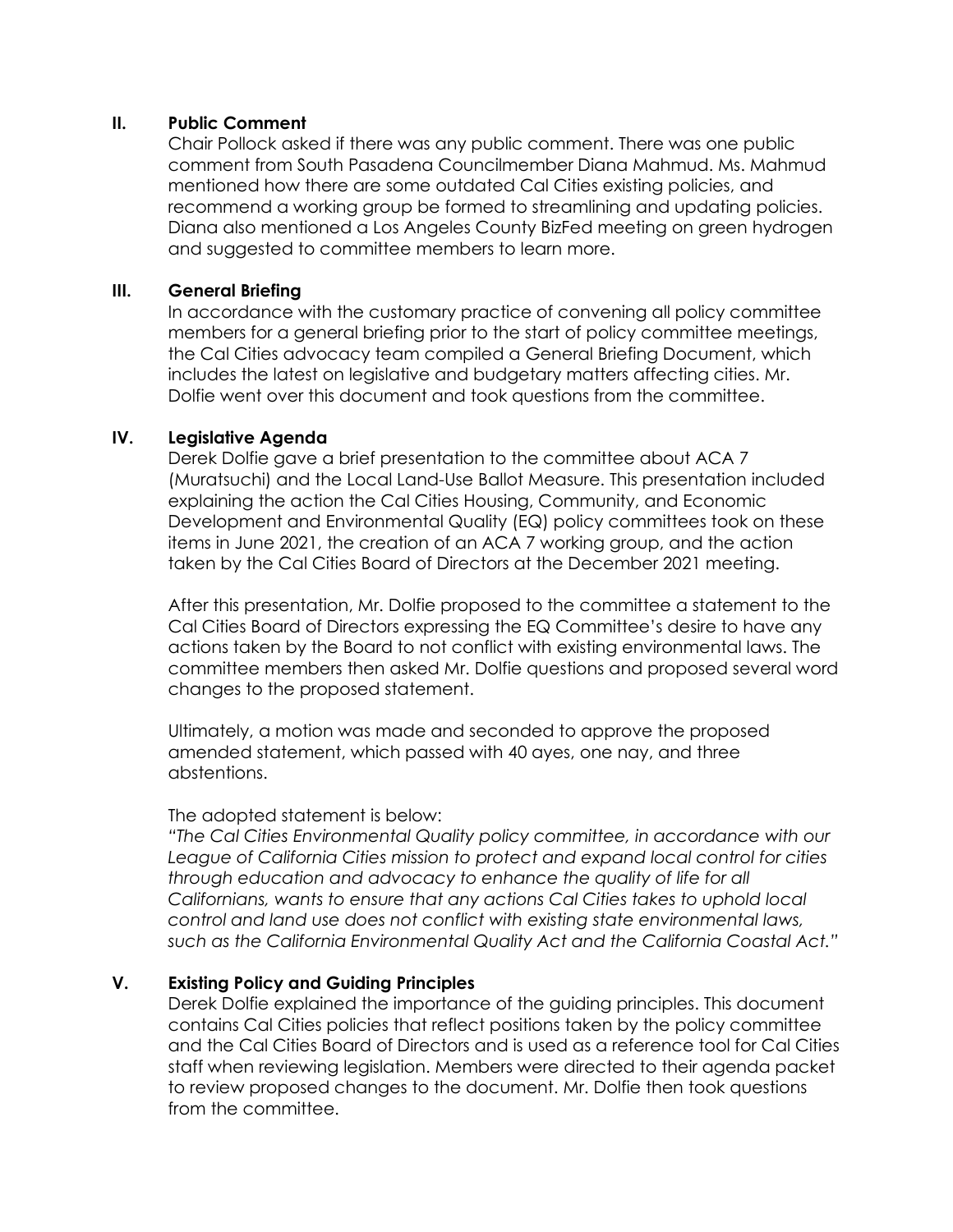Ultimately, a motion was made and seconded to approve the proposed Existing Policy and Guiding Principles document, which passed unanimously.

## **VI. Cal Cities 2022 Action Agenda**

The Environmental Quality Committee was updated on the Cal Cities 2022 Action Agenda. Derek Dolfie discussed the virtual League Leaders workshop and explained the process by which these priorities are established. The Cal Cities 2022 Action Agenda is as follows:

- **1. Secure funding to increase the supply and affordability of housing and reform state housing laws to retain local authority.** Secure adequate and sustainable funding for cities to increase construction of housing at all income levels, particularly affordable housing and workforce housing. Reform state housing laws to ensure cities retain local decision-making to meet the needs of their communities.
- **2. Attain investments to strengthen and sustain critical infrastructure.**  Advocate for policies that strengthen the conditions of local streets, highways, bridges, public transit, and broadband to improve workforce and economic development. Secure support for the modernization and expansion of the statewide water grid, including infrastructure, storage, and conveyance. Work with stakeholders to provide cities with access to the tools needed to ensure projects are delivered efficiently and costeffectively to meet current and future needs.
- **3. Secure increased funding and resources to prevent homelessness and assist individuals experiencing homelessness.** Secure additional ongoing, flexible resources to provide navigation assistance, emergency shelters, and permanent supportive housing. Enhance city and county coordination and strengthen partnerships with stakeholders to ensure adequate wraparound services are available for adults and youth at risk of, or already experiencing, homelessness in our communities, and effectively address mental health and substance use disorders.
- **4. Strengthen disaster preparedness, resiliency, and recovery from climate change impacts through improved collaboration and resources.** Secure additional resources and support to mitigate the effects of climate change, including catastrophic wildfires, drought, and sea level rise. Promote collaboration with other city, state, and federal governments, to strengthen disaster preparedness, resiliency, and recovery.

### **VII. Adoption of 2022 Work Program**

Derek Dolfie gave a brief presentation to the committee on the results of a survey he conducted before the meeting, asking the committee members what their top three priorities were for the committee this year. He explained four items were selected the most in the survey. After explaining the survey results, Mr. Dolfie took some clarifying questions from the committee.